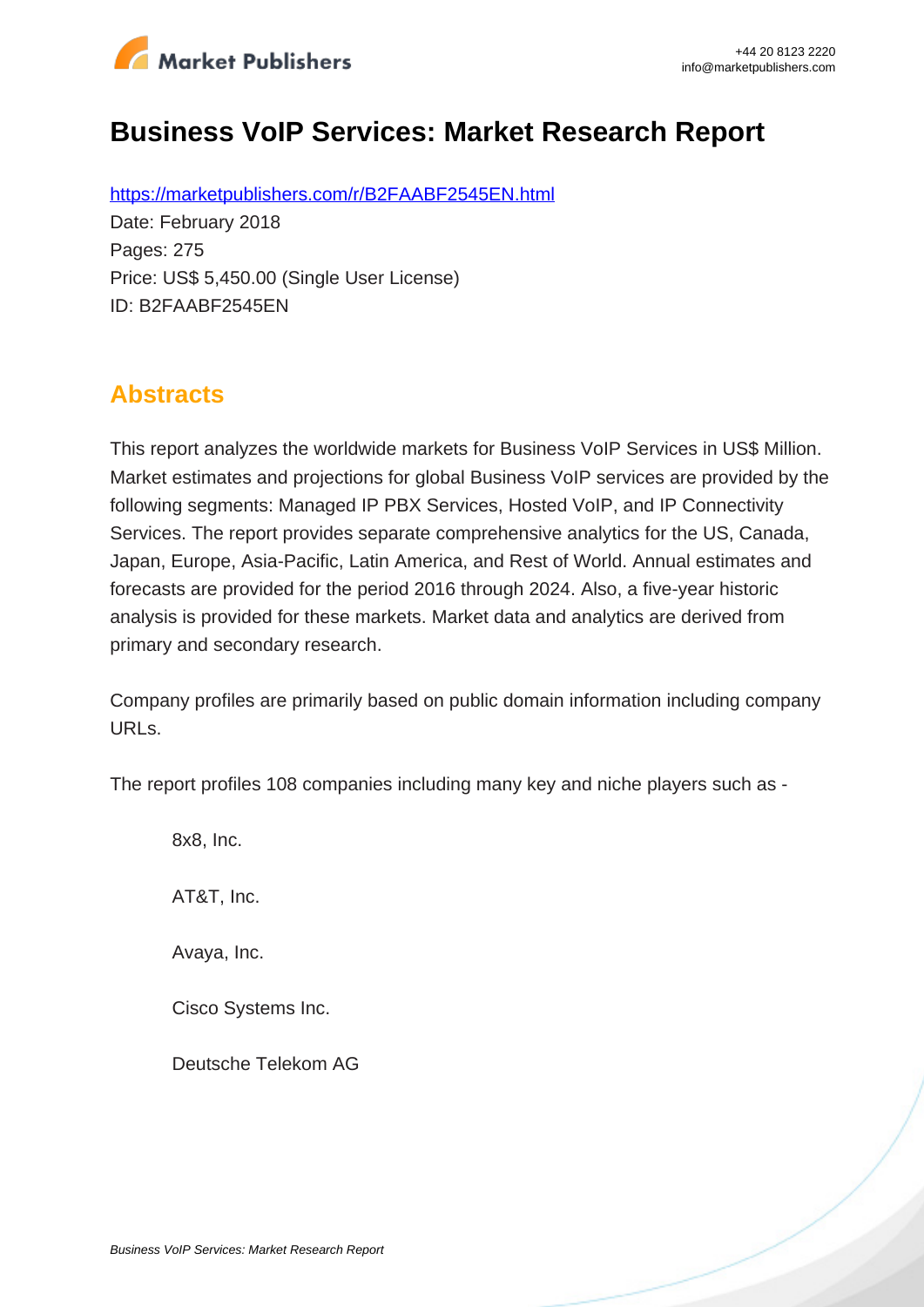

# **Contents**

#### **I. INTRODUCTION, METHODOLOGY & PRODUCT DEFINITIONS**

#### **II. EXECUTIVE SUMMARY**

#### **1. INDUSTRY OVERVIEW**

Shifting of Voice Traffic Away from PSTN to Mobile and Internet Networks Paves the Way for the Emergence of VoIP

**Table 1.** Steady Migration of Voice Traffic from PSTN to the Internet Opens Up a New Era of Opportunities for VoIP Technology: International Voice Traffic Load Measurements for VoIP & TDM/PSTN Networks (In Billions of Minutes) for the Years 2005, 2010, 2015 & 2018 (includes corresponding Graph/Chart)

Overview of VoIP Service Provider Strategies Catalyzing Growth

Focused Strategies on Mobile VoIP…

VoIP Peering Agreements…

Bundled Services at Competitive Costs: A Key Service Differentiation Strategy Noteworthy Market Trends & Drivers

High Speed Internet Connectivity, Expanding Bandwidth & Falling Data Bandwidth Costs Prime the VoIP Market for Rapid Growth & Proliferation

**Table 2.** Rapid Penetration of Internet Provides the Foundation for the Commercial Success of VoIP Services: Breakdown of Number of Internet Users (In Million) by Region for Years 2013 & 2016 (includes corresponding Graph/Chart)

**Table 3.** Growth in Average Internet Speeds Makes VoIP Commercially Viable and Rewarding From a User Experience Perspective: Breakdown of Internet Speeds (In Mbps) in Select Countries Worldwide for the Years 2014 & 2016 (includes corresponding Graph/Chart)

Pervasive Business WLANs & Strong Sales of Wi-Fi Phone Units Dives Demand for VoWLAN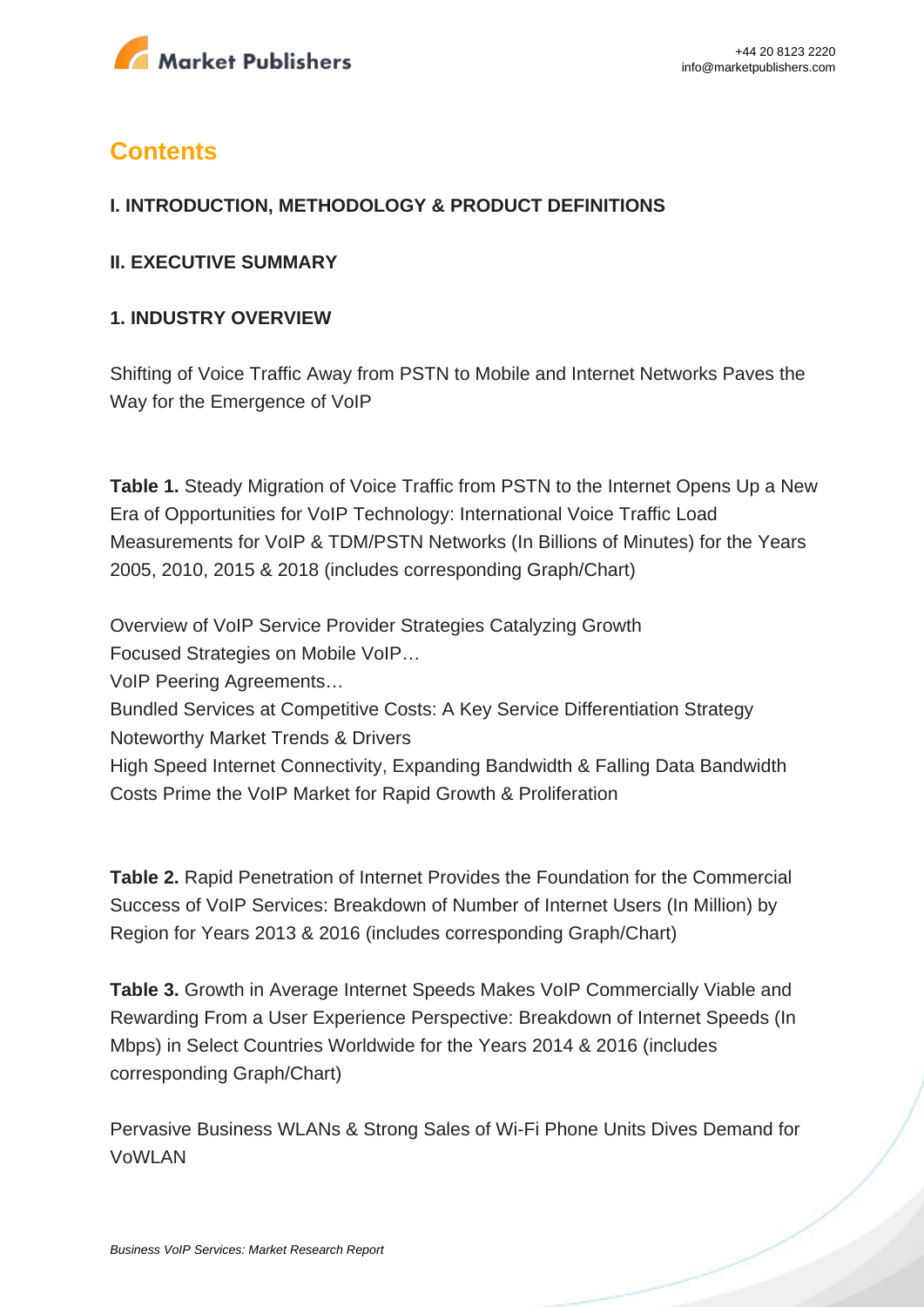

**Table 4.** Strong Investments in WLAN & Increased Utilization of Gigabit Wi-Fi Access Points Encourage Deployment of VoWLAN By Providing the Foundation Needed to Deploy High Quality VoIP: Global Enterprise WLAN, Gigabit W-Fi, and VoWLAN Markets (In US\$ Million) for the Years 2017 & 2020 (includes corresponding Graph/Chart)

**Table 5.** Robust Sales of Wi-Fi Enabled Devices to Expand the Addressable Market Opportunity for VoWLAN by Expanding the Choice of Enterprise Mobility Endpoints for VoIP Communications: Global Shipments of Wi-Fi Enabled Devices (In Million Units) for the Years 2015, 2017 & 2019 (includes corresponding Graph/Chart)

Increased Focus on Implementing QoS in Enterprise Networks (LAN, WAN & WLAN) to Benefit VoIP Deployment

On the Back of Converged IT Environments, VoIP Gains Prominence as the Stepping Stone for UC Implementation

**Table 6.** As a Key Component of UC, VoIP is Poised to Gain Significantly from Long-Term Enterprise UC Implementation Programs: Global Spending on Unified Communications and Collaboration (In US\$ Million) by Deployment Model for the Years 2017 & 2022 (includes corresponding Graph/Chart)

Productivity Receives a Boost When BYOD Meets VoIP

**Table 7.** Growing Enterprise Spending on BYOD Programs to Benefit Demand for BYOD VoIP: Global Spending on BYOD (In US\$ Billion) for the Years 2017 & 2022 (includes corresponding Graph/Chart)

**Table 8.** Growing Preference of Tablets for Business Use & Increased Tendency of Tablet Users to Consume More Data Over Wi-Fi to Benefit Adoption of VoWLAN: Penetration (%) of Tablets Designed to Support Business Use for the Years 2013, 2015 & 2017 (includes corresponding Graph/Chart)

Sustained Value Created by Mobile & Affordable Audio Conferencing Drives Demand for VoIP Audio Conferencing Solutions

**Table 9.** Sustained Relevance & Indispensability of Audio Conferencing in the Face of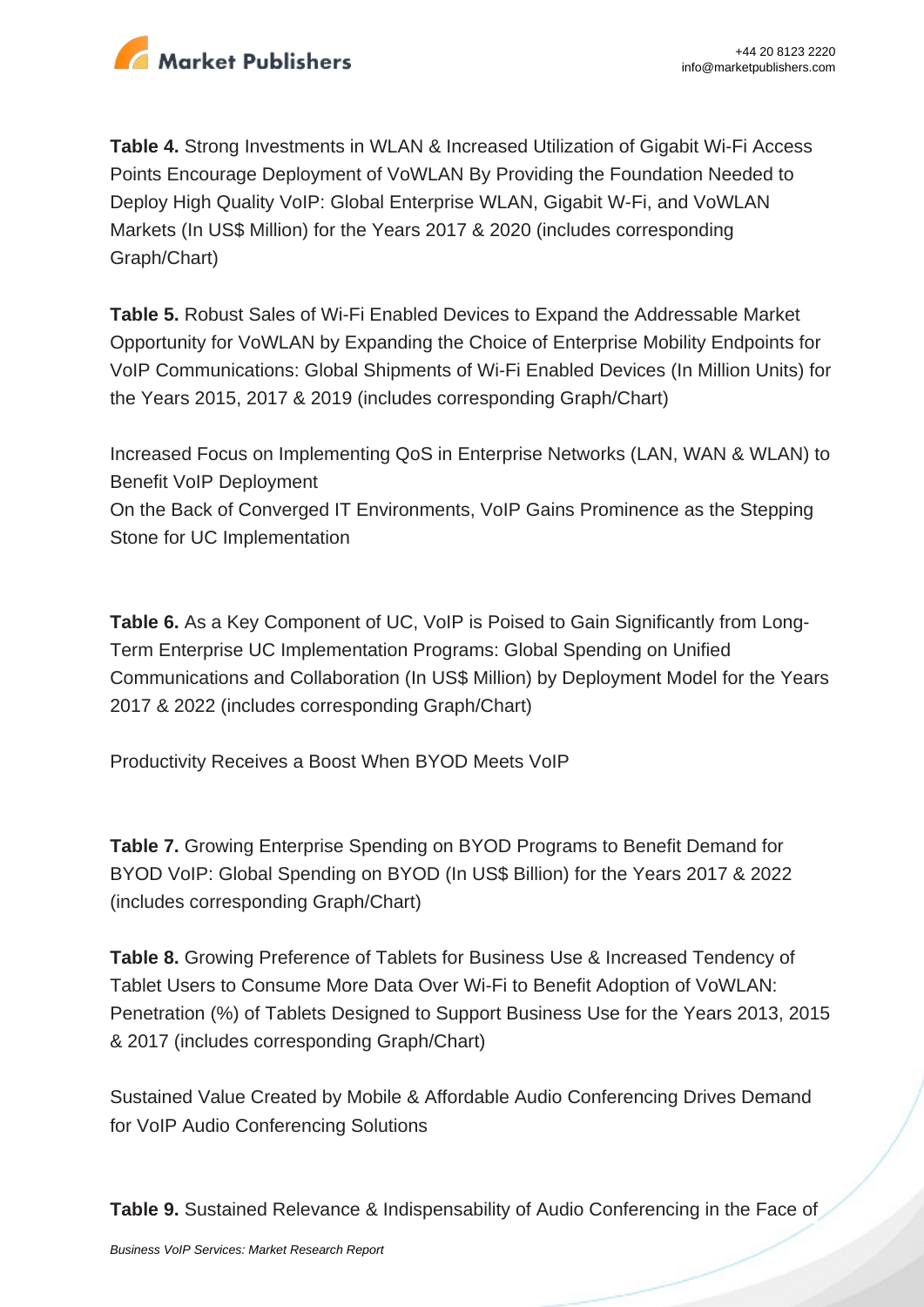

Web & Video Alternatives to Benefit VoIP Conferencing: Global VoIP Audio Conferencing Use Measured in Minutes of Use for the Years 2013, 2015 & 2017 (includes corresponding Graph/Chart)

The Move Towards Smart Offices Drives Interest in Connecting VoIP Networks to IoT **Networks** WebRTC Packs More Power into the VoIP Technology Mushrooming of SMEs Worldwide Bodes Well for the VoIP Services Market Cloud Telephony Emerges as the Most Successful Hosted Business Model The US\$290 Billion Call Center Market Stands Tall as a Lucrative End-User of Business VoIP Services

**Table 12.** Robust Outlook for the Call Center Industry to Echo Downstream to the VoIP Services Market: Global Spending on In-House and Outsourced Call Centers (In US\$ Million) by Geographic Region for the Years 2017 & 2022 (includes corresponding Graph/Chart)

Virtualization of VoIP Eliminates Call Manager Resource Wastage Growing Investments in 4G, Promised Benefits of 5G & the Ensuing Emphasis on VoLTE to Boost Mobile VoIP Applications

**Table 13.** Robust Current Growth in 4G & Expected Growth in 5G Brightens the Long-Term Outlook for Mobile VoIP: 4G & 5G Subscriptions/Subscribers (In Million) for the Years 2017, 2018, 2020 and 2022 (includes corresponding Graph/Chart)

Disruptive Emergence of Social Business Drives the Integration of Social Media with VoIP Market Outlook

## **2. TECHNOLOGY OVERVIEW**

## **3. SERVICE LAUNCHES/INTRODUCTIONS**

Ooma Introduces Ooma Office Business Phone Service in France Wahsega Labs Unveils Diet PBX ShoreTel Launches ShoreTel Connect CLOUD and Contact Center for CLOUD **Solutions**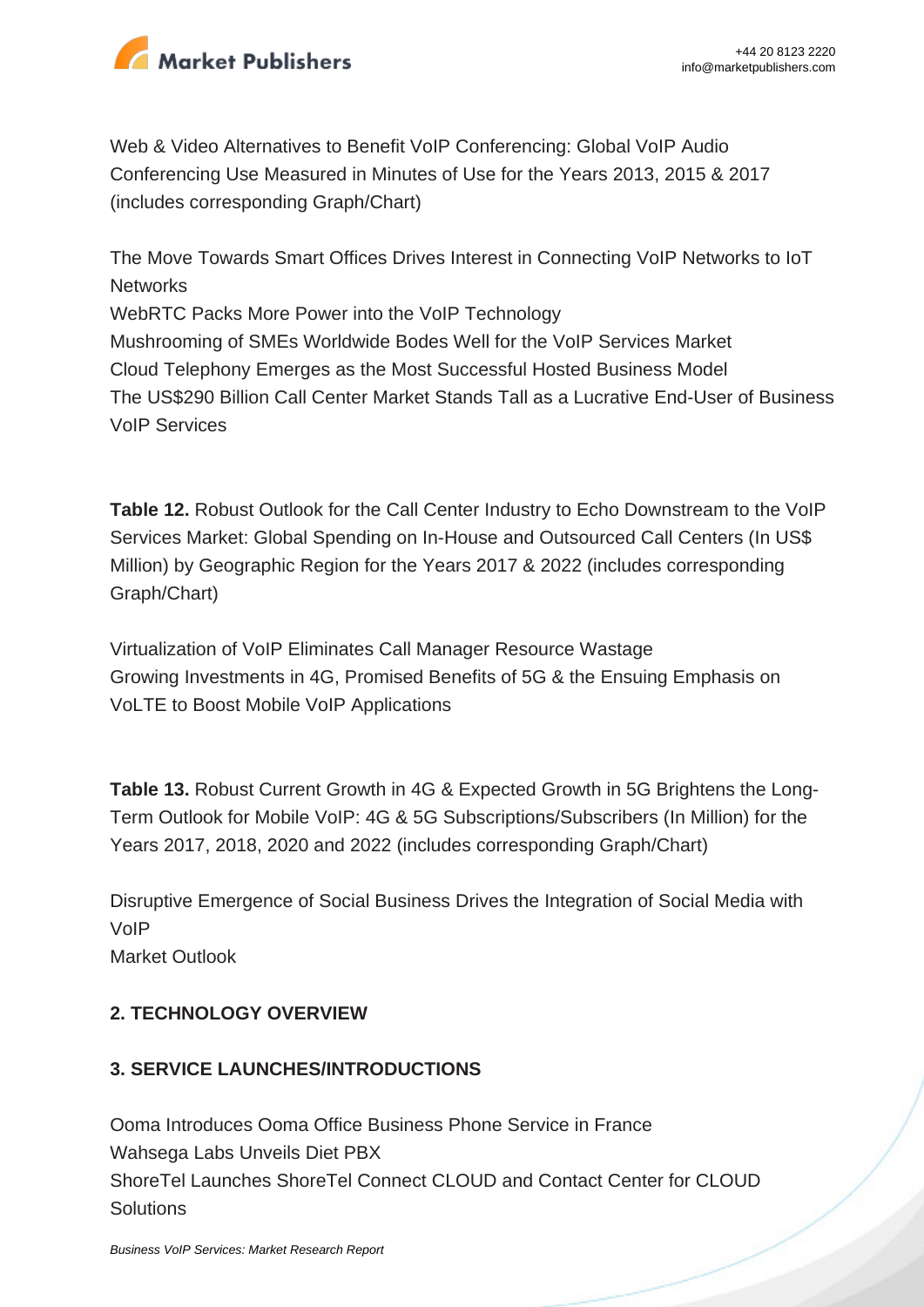

ShoreTel, Ingram Micro and HP to Offer Unified Communications Solutions for SMBs ShoreTel Ships ShoreTel 400 Series IP phones for ShoreTel Sky

#### **4. RECENT INDUSTRY ACTIVITY**

Mitel Partners with Daxcom LogMeIn integrates join. me and OpenVoice Tim and Italtel Designs and Deploys Voice Over IP Services for Poste Italiane Telenor Maritime Snaps Up SatPoint ShoreTel Acquires Corvisa

### **8X8 TAKES OVER QUALITY SOFTWARE CORPORATION**

## **8X8 INCREASES ITS PRESENCE IN ASIA-PACIFIC AND INKS RESELLER AGREEMENT WITH CSG**

### **5. FOCUS ON SELECT PLAYERS**

#### **8X8, INC. (USA)**

AT&T, Inc. (USA) Avaya, Inc. (USA) Cisco Systems Inc. (USA) Deutsche Telekom AG (Germany) InPhonex LLC (USA) MegaPath (USA) Microsoft Corporation (USA) Mitel Networks Corporation (Canada) Nextiva (USA) Orange Business Services (France) RingCentral, Inc. (USA) ShoreTel, Inc. (USA) Sprint Corporation (USA) Telenor Group (Norway) Verizon Enterprise Solutions (USA) Viber Media S. à r. l (Cyprus) Vonage Holdings Corp. (USA) West Corporation (USA)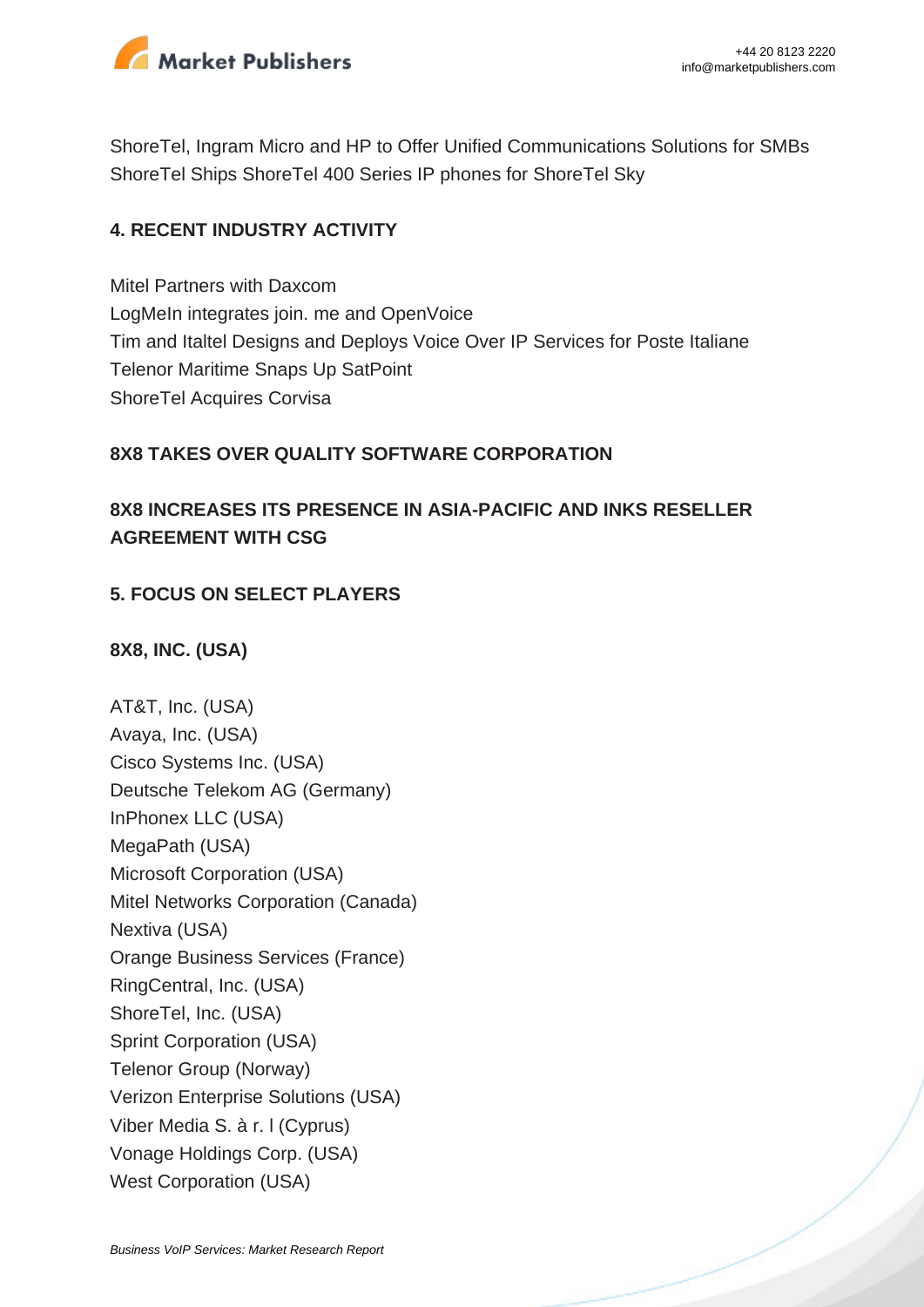

#### **6. GLOBAL MARKET PERSPECTIVE**

**Table 14.** World Recent Past, Current & Future Analysis for Business VoIP Services by Geographic Region - US, Canada, Japan, Europe, Asia-Pacific (excluding Japan), Latin America and Rest of World Markets Independently Analyzed with Annual Revenue Figures in US\$ Million for Years 2016 through 2024 (includes corresponding Graph/Chart)

**Table 15.** World Historic Review for Business VoIP Services by Geographic Region - US, Canada, Japan, Europe, Asia-Pacific (excluding Japan), Latin America and Rest of World Markets Independently Analyzed with Annual Revenue Figures in US\$ Million for Years 2011 through 2015 (includes corresponding Graph/Chart)

**Table 16.** World 14-Year Perspective for Business VoIP Services by Geographic Region - Percentage Breakdown of Revenues for US, Canada, Japan, Europe, Asia-Pacific (excluding Japan), Latin America and Rest of World Markets for Years 2011, 2017 & 2024 (includes corresponding Graph/Chart)

**Table 17.** World Recent Past, Current & Future Analysis for Business VoIP Services by Segment - Managed IP PBX Services, Hosted VoIP, and IP Connectivity Services Markets Independently Analyzed with Annual Revenue Figures in US\$ Million for Years 2016 through 2024 (includes corresponding Graph/Chart)

**Table 18.** World Historic Review for Business VoIP Services by Segment - Managed IP PBX Services, Hosted VoIP, and IP Connectivity Services Markets Independently Analyzed with Annual Revenue Figures in US\$ Million for Years 2011 through 2015 (includes corresponding Graph/Chart)

**Table 19.** World 14-Year Perspective for Business VoIP Services by Segment - Percentage Breakdown of Revenues for Managed IP PBX Services, Hosted VoIP, and IP Connectivity Services Markets for Years 2011, 2017 & 2024 (includes corresponding Graph/Chart)

#### **III. MARKET**

#### **1. THE UNITED STATES**

A. Market Analysis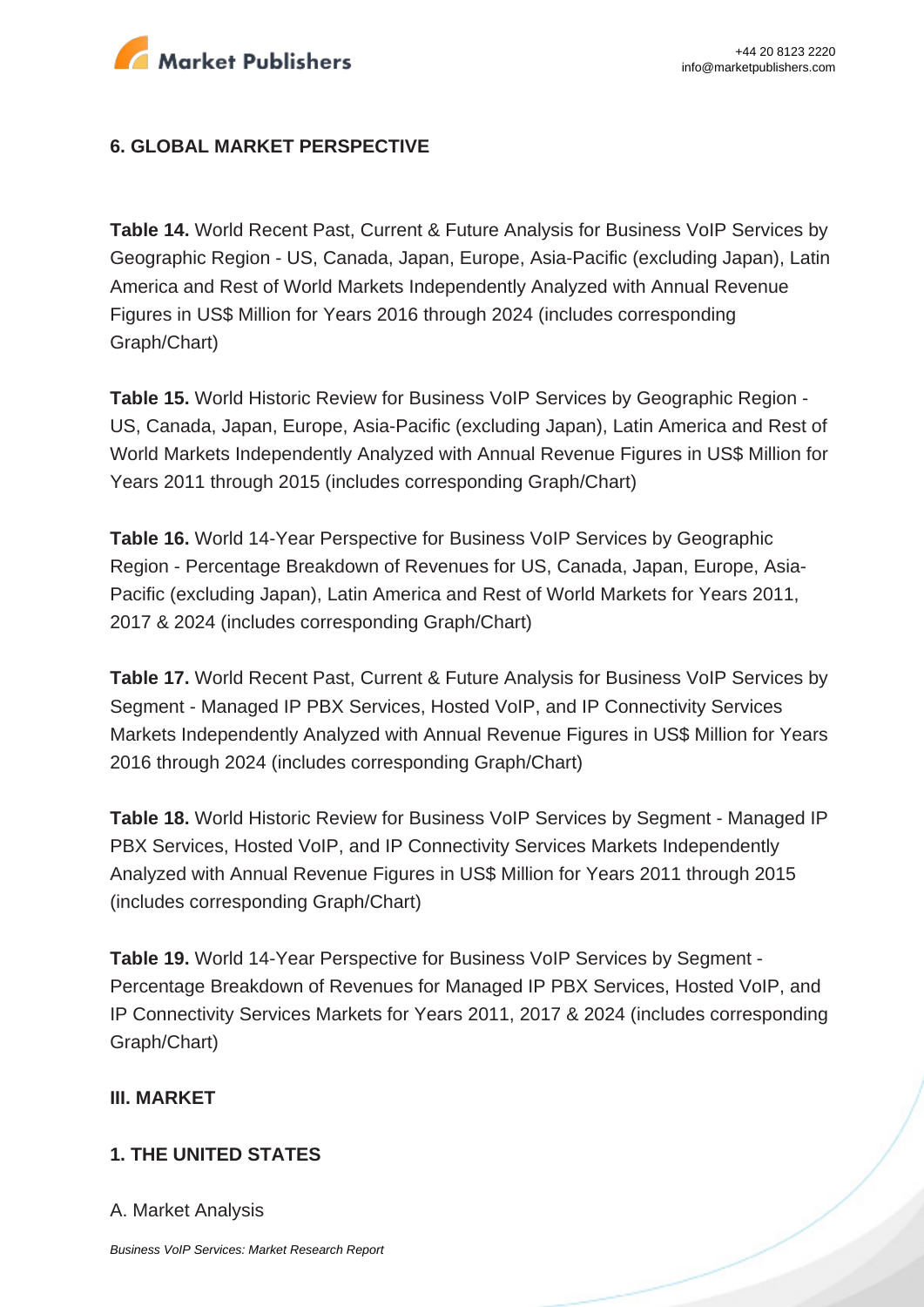

VoIP Telephony – Fast Gaining Traction Enterprise Mobility Augurs Well for the Business VoIP Market Service Launches/Introductions Strategic Corporate Developments Select Key Players B. Market Analytics

**Table 20.** The US Recent Past, Current & Future Analysis for Business VoIP Services Market Analyzed with Annual Revenue Figures in US\$ Million for Years 2016 through 2024 (includes corresponding Graph/Chart)

**Table 21.** The US Historic Review for Business VoIP Services Market Analyzed with Annual Revenue Figures in US\$ Million for Years 2011 through 2015 (includes corresponding Graph/Chart)

### **2. CANADA**

A. Market Analysis **Outlook** Mitel Networks Corporation – A Major Canadian Company B. Market Analytics

**Table 22.** Canadian Recent Past, Current & Future Analysis for Business VoIP Services Market Analyzed with Annual Revenue Figures in US\$ Million for Years 2016 through 2024 (includes corresponding Graph/Chart)

**Table 23.** Canadian Historic Review for Business VoIP Services Market Analyzed with Annual Revenue Figures in US\$ Million for Years 2011 through 2015 (includes corresponding Graph/Chart)

#### **3. JAPAN**

Market Analysis

**Table 24.** Japanese Recent Past, Current & Future Analysis for Business VoIP Services Market Analyzed with Annual Revenue Figures in US\$ Million for Years 2016 through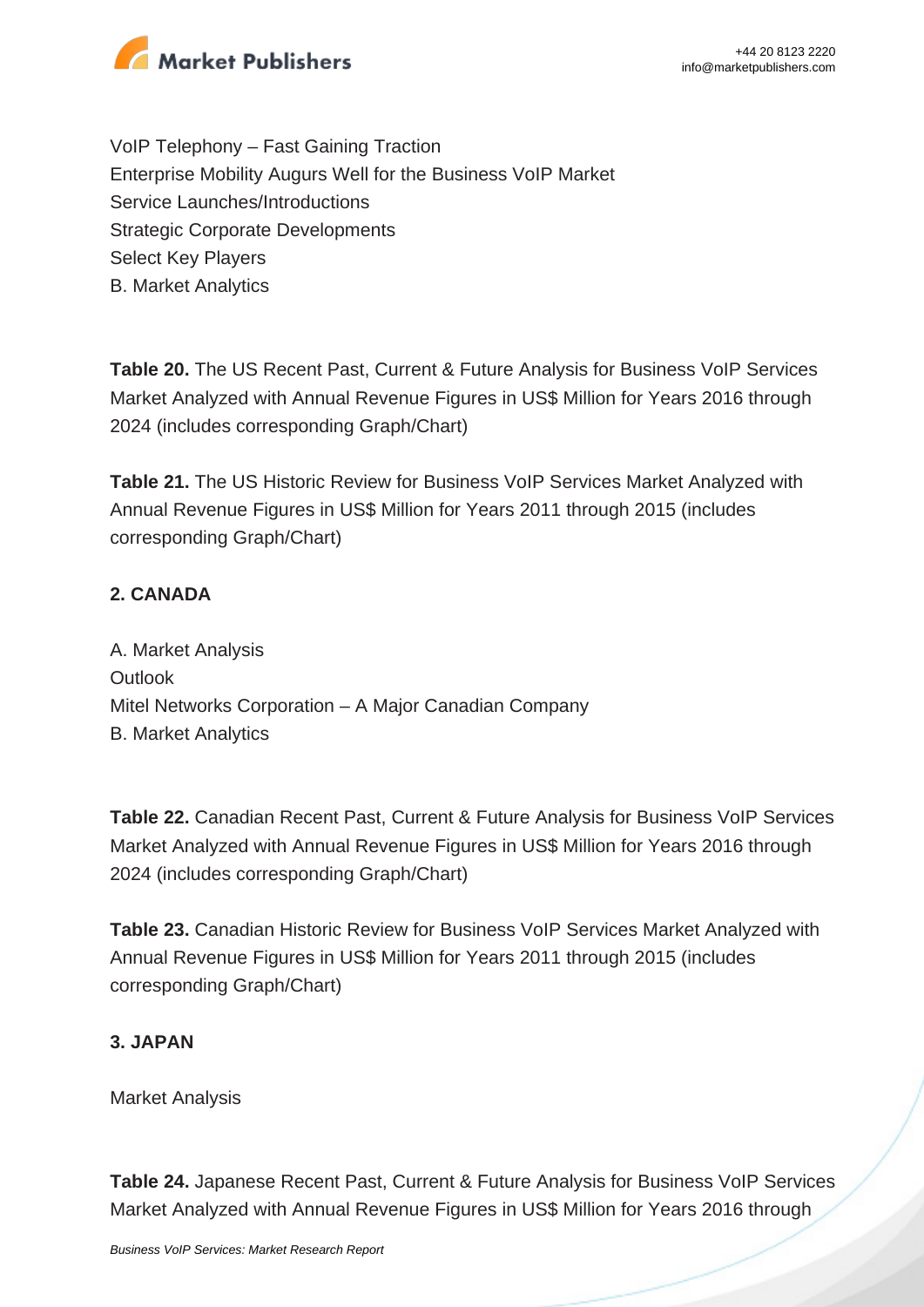

2024 (includes corresponding Graph/Chart)

**Table 25.** Japanese Historic Review for Business VoIP Services Market Analyzed with Annual Revenue Figures in US\$ Million for Years 2011 through 2015 (includes corresponding Graph/Chart)

#### **4. EUROPE**

Market Analysis

**Table 26.** European Recent Past, Current & Future Analysis for Business VoIP Services by Geographic Region - France, Germany, Italy, UK, Spain, Russia and Rest of Europe Markets Independently Analyzed with Annual Revenue Figures in US\$ Million for Years 2016 through 2024 (includes corresponding Graph/Chart)

**Table 27.** European Historic Review for Business VoIP Services by Geographic Region - France, Germany, Italy, UK, Spain, Russia and Rest of Europe Markets Independently Analyzed with Annual Revenue Figures in US\$ Million for Years 2011 through 2015 (includes corresponding Graph/Chart)

**Table 28.** European 14-Year Perspective for Business VoIP Services by Geographic Region - Percentage Breakdown of Revenues for France, Germany, Italy, UK, Spain, Russia and Rest of Europe Markets for Years 2011, 2017 & 2024 (includes corresponding Graph/Chart)

#### **4A. FRANCE**

A. Market Analysis **Outlook** Service Launch Orange Business Services – A Major France-Based Company B. Market Analytics

**Table 29.** French Recent Past, Current & Future Analysis for Business VoIP Services Market Analyzed with Annual Revenue Figures in US\$ Million for Years 2016 through 2024 (includes corresponding Graph/Chart)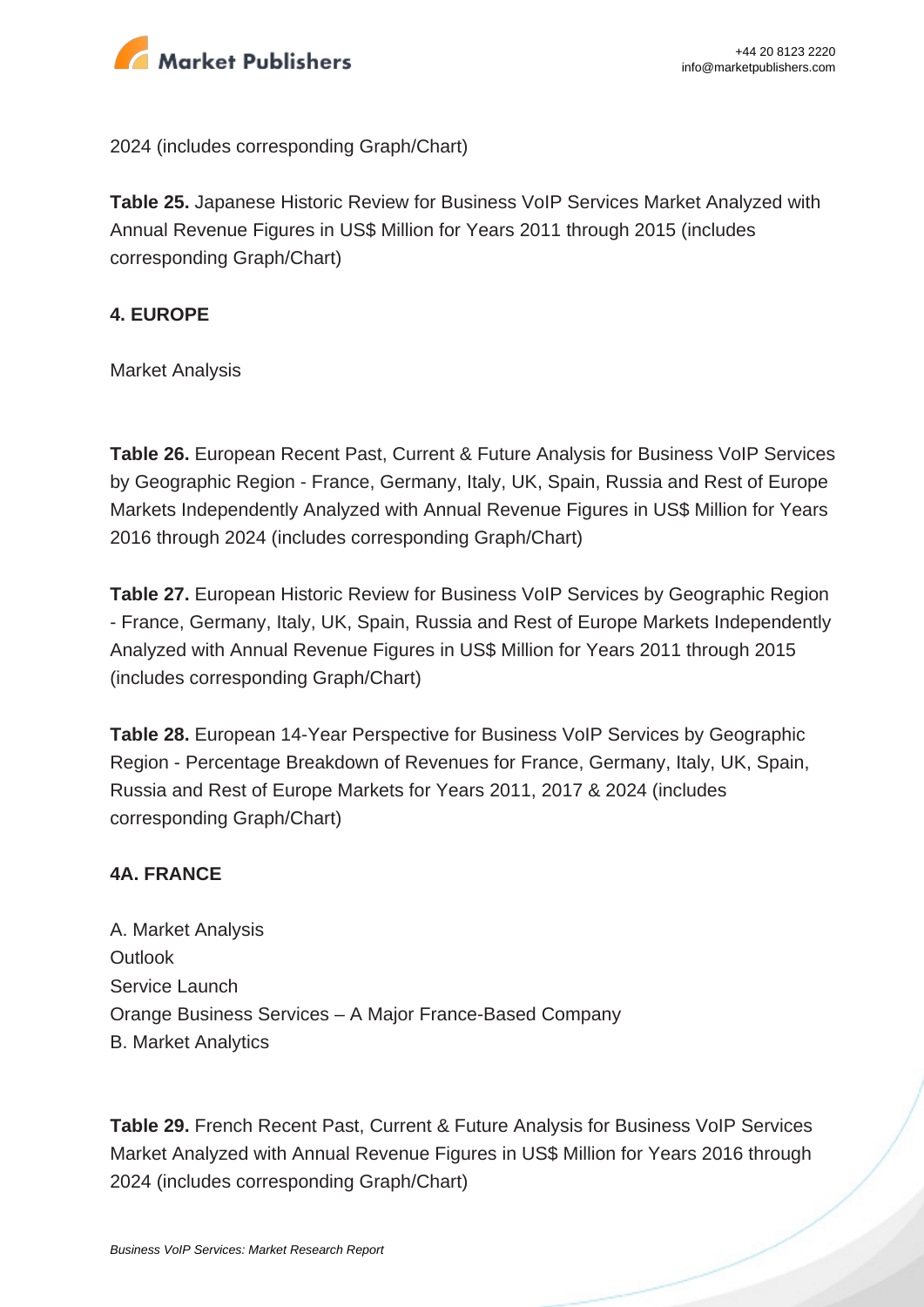

**Table 30.** French Historic Review for Business VoIP Services Market Analyzed with Annual Revenue Figures in US\$ Million for Years 2011 through 2015 (includes corresponding Graph/Chart)

#### **4B. GERMANY**

A. Market Analysis **Outlook** Deutsche Telekom AG – A Major Germany-Based Company B. Market Analytics

**Table 31.** German Recent Past, Current & Future Analysis for Business VoIP Services Market Analyzed with Annual Revenue Figures in US\$ Million for Years 2016 through 2024 (includes corresponding Graph/Chart)

**Table 32.** German Historic Review for Business VoIP Services Market Analyzed with Annual Revenue Figures in US\$ Million for Years 2011 through 2015 (includes corresponding Graph/Chart)

#### **4C. ITALY**

A. Market Analysis **Outlook** Strategic Corporate Development B. Market Analytics

**Table 33.** Italian Recent Past, Current & Future Analysis for Business VoIP Services Market Analyzed with Annual Revenue Figures in US\$ Million for Years 2016 through 2024 (includes corresponding Graph/Chart)

**Table 34.** Italian Historic Review for Business VoIP Services Market Analyzed with Annual Revenue Figures in US\$ Million for Years 2011 through 2015 (includes corresponding Graph/Chart)

#### **4D. THE UNITED KINGDOM**

A. Market Analysis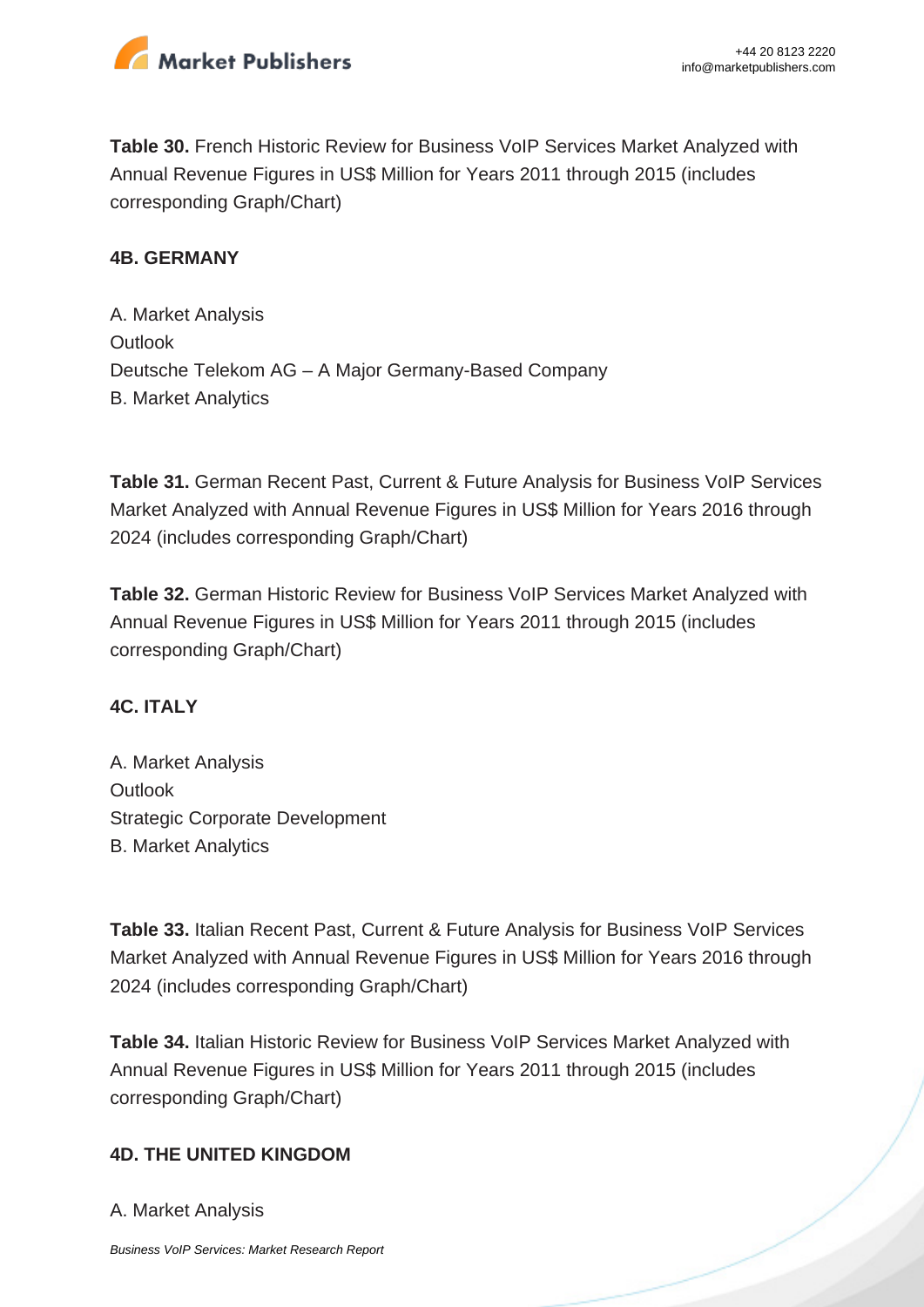

**Outlook** Business VoIP Gains Popularity in the UK Market

**Table 35.** Total Number of Business VoIP Voice Call Minutes (Billion) in the UK for the Years 2010 through 2016 (includes corresponding Graph/Chart)

Service Launch B. Market Analytics

**Table 36.** The UK Recent Past, Current & Future Analysis for Business VoIP Services Market Analyzed with Annual Revenue Figures in US\$ Million for Years 2016 through 2024 (includes corresponding Graph/Chart)

**Table 37.** The UK Historic Review for Business VoIP Services Market Analyzed with Annual Revenue Figures in US\$ Million for Years 2011 through 2015 (includes corresponding Graph/Chart)

#### **4E. SPAIN**

Market Analysis

**Table 38.** Spanish Recent Past, Current & Future Analysis for Business VoIP Services Market Analyzed with Annual Revenue Figures in US\$ Million for Years 2016 through 2024 (includes corresponding Graph/Chart)

**Table 39.** Spanish Historic Review for Business VoIP Services Market Analyzed with Annual Revenue Figures in US\$ Million for Years 2011 through 2015 (includes corresponding Graph/Chart)

#### **4F. RUSSIA**

Market Analysis

**Table 40.** Russian Recent Past, Current & Future Analysis for Business VoIP Services Market Analyzed with Annual Revenue Figures in US\$ Million for Years 2016 through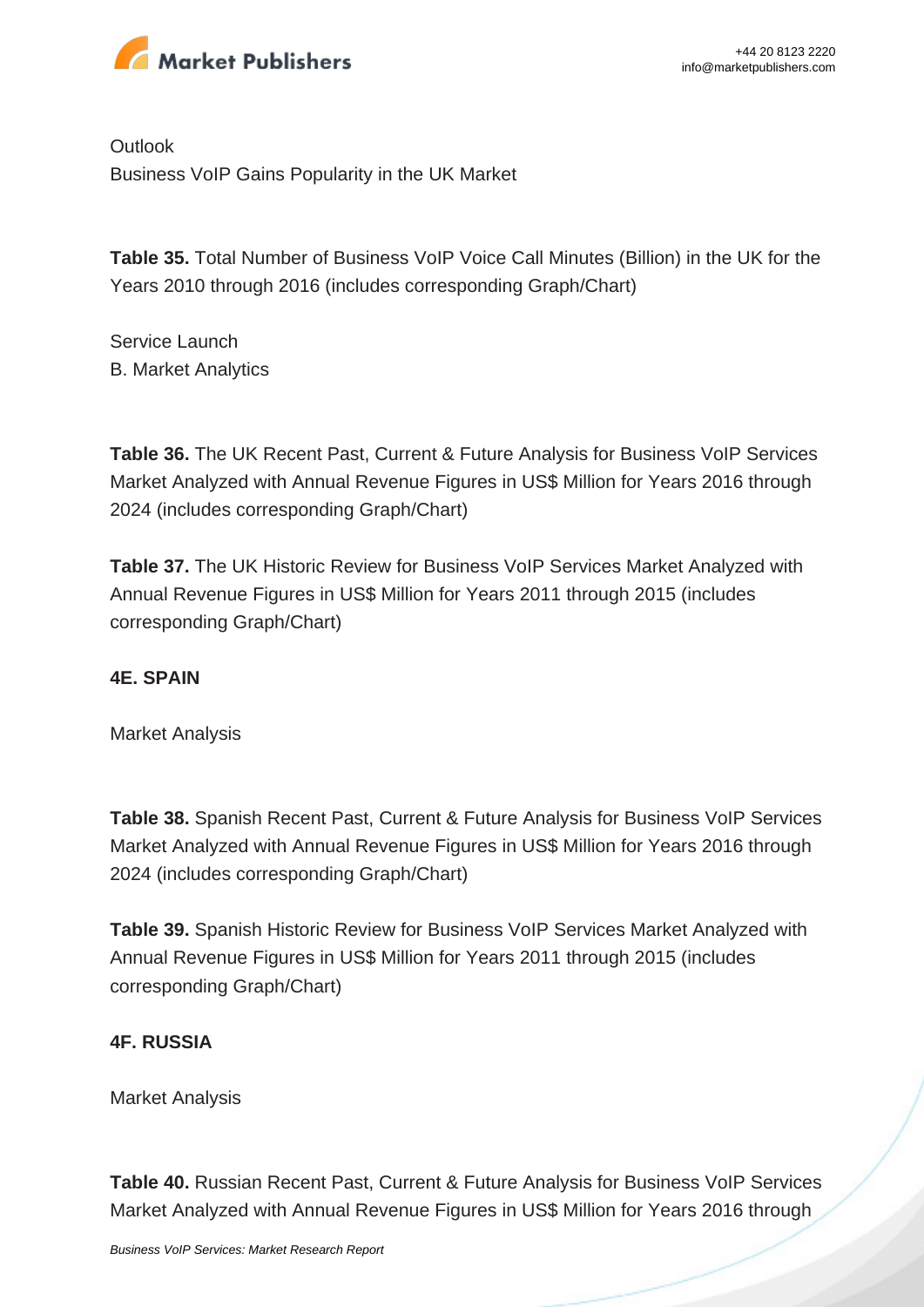

2024 (includes corresponding Graph/Chart)

**Table 41.** Russian Historic Review for Business VoIP Services Market Analyzed with Annual Revenue Figures in US\$ Million for Years 2011 through 2015 (includes corresponding Graph/Chart)

#### **4G. REST OF EUROPE**

A. Market Analysis **Outlook** CISCO- A Leading Player in VoIP Solutions in the Netherlands Strategic Corporate Developments Telenor Group – A Major Norway-Based Company B. Market Analytics

**Table 42.** Rest of Europe Recent Past, Current & Future Analysis for Business VoIP Services Market Analyzed with Annual Revenue Figures in US\$ Million for Years 2016 through 2024 (includes corresponding Graph/Chart)

**Table 43.** Rest of Europe Historic Review for Business VoIP Services Market Analyzed with Annual Revenue Figures in US\$ Million for Years 2011 through 2015 (includes corresponding Graph/Chart)

#### **5. ASIA-PACIFIC**

Market Analysis

**Table 44.** Asia-Pacific Recent Past, Current & Future Analysis for Business VoIP Services Market Analyzed with Annual Revenue Figures in US\$ Million for Years 2016 through 2024 (includes corresponding Graph/Chart)

**Table 45.** Asia-Pacific Historic Review for Business VoIP Services Market Analyzed with Annual Revenue Figures in US\$ Million for Years 2011 through 2015 (includes corresponding Graph/Chart)

#### **6. LATIN AMERICA**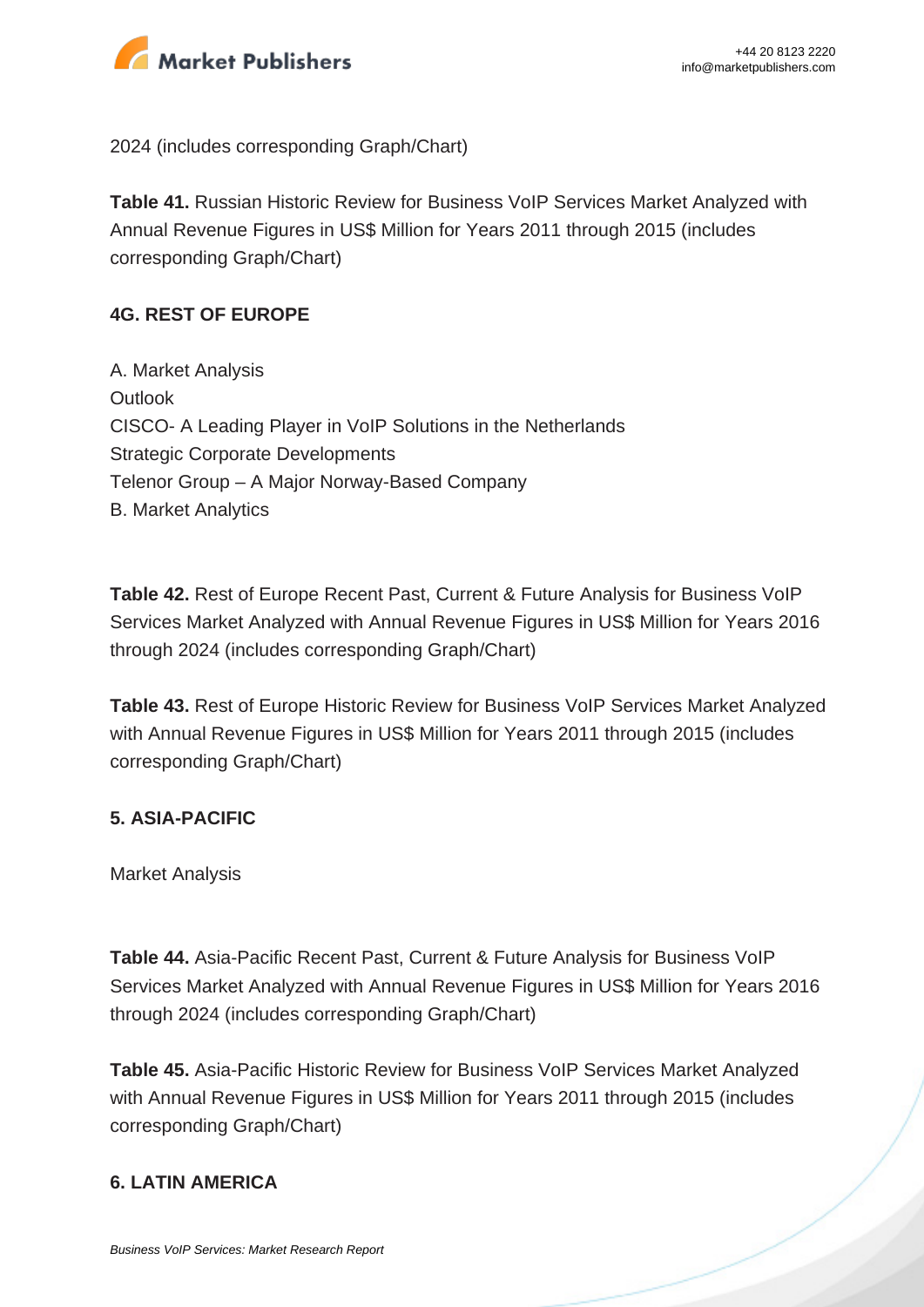

Market Analysis

**Table 46.** Latin American Recent Past, Current & Future Analysis for Business VoIP Services Market Analyzed with Annual Revenue Figures in US\$ Million for Years 2016 through 2024 (includes corresponding Graph/Chart)

**Table 47.** Latin American Historic Review for Business VoIP Services Market Analyzed with Annual Revenue Figures in US\$ Million for Years 2011 through 2015 (includes corresponding Graph/Chart)

### **7. REST OF WORLD**

A. Market Analysis **Outlook** Viber Media S. à r. l – A Major Cyprus-Based Company B. Market Analytics

**Table 48.** Rest of World Recent Past, Current & Future Analysis for Business VoIP Services Market Analyzed with Annual Revenue Figures in US\$ Million for Years 2016 through 2024 (includes corresponding Graph/Chart)

**Table 49.** Rest of World Historic Review for Business VoIP Services Market Analyzed with Annual Revenue Figures in US\$ Million for Years 2011 through 2015 (includes corresponding Graph/Chart)

#### **IV. COMPETITIVE LANDSCAPE**

Total Companies Profiled: 108 (including Divisions/Subsidiaries - 115) The United States (77) Canada (6) Europe (22) France (1) Germany (3) The United Kingdom (11) Italy (1) Rest of Europe (6) Asia-Pacific (Excluding Japan) (6)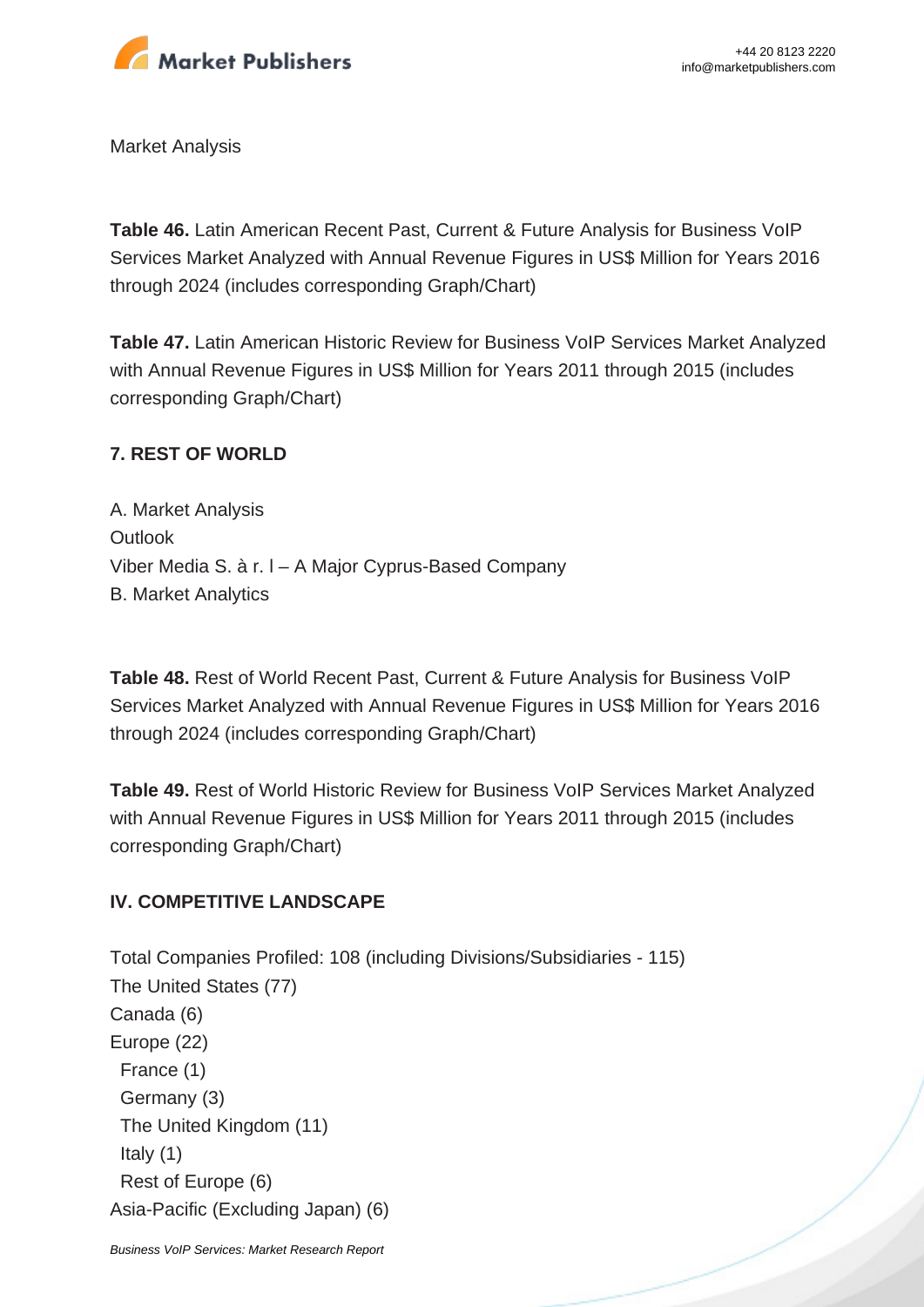

+44 20 8123 2220 info@marketpublishers.com

Middle East (1) Africa (3)